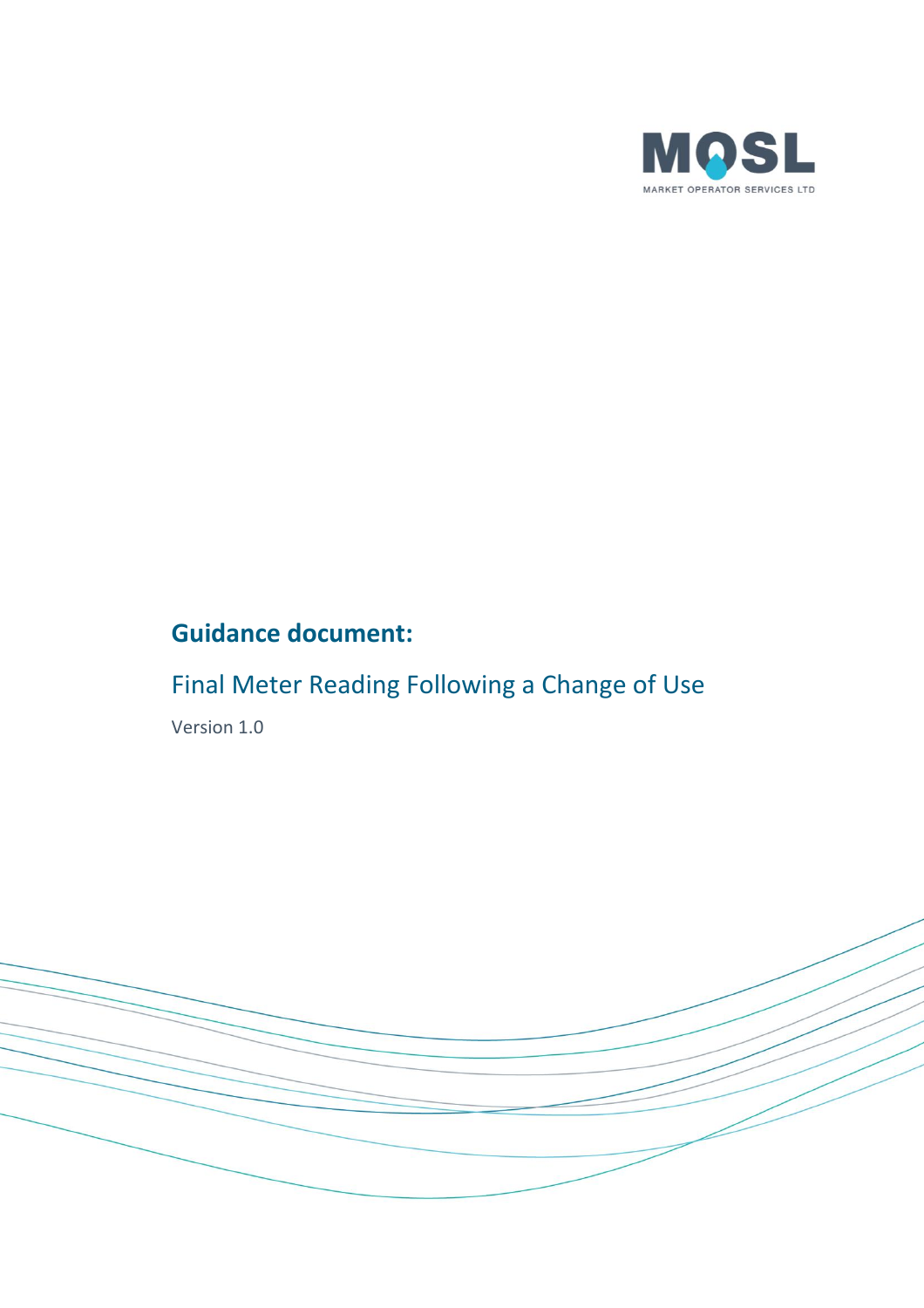

#### **Document Change control**

|      | Version Date Issued | Update          | Editor/Department        |
|------|---------------------|-----------------|--------------------------|
| V1.0 | 1/12/2021           | Initial version | Hannah Allardice/Digital |
|      |                     |                 |                          |

Guidance document for Final Meter Reading Following a Change of Use V1.0 | 1 December 2021 3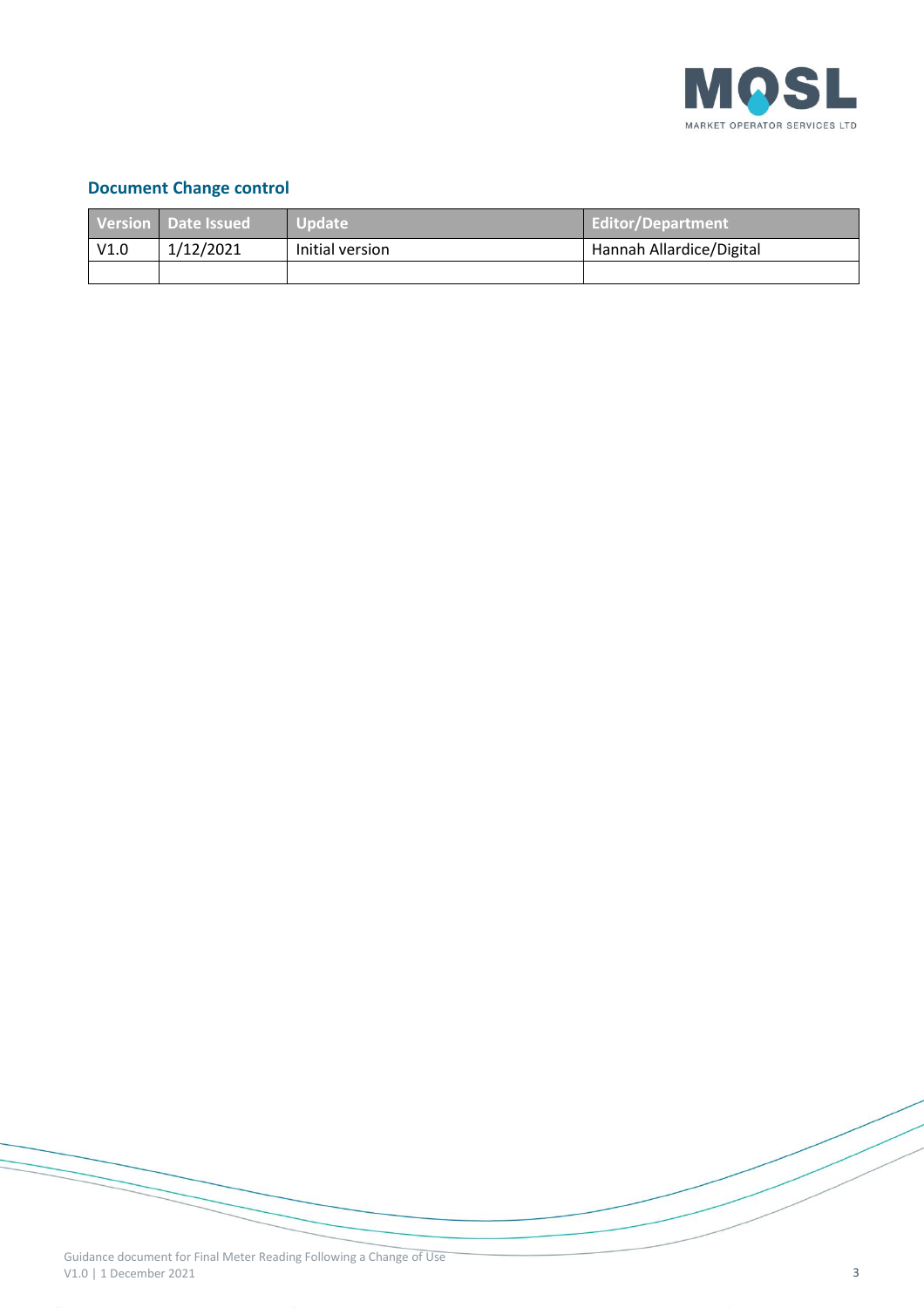

### 1 INTRODUCTION

#### PURPOSE OF THIS DOCUMENT

This is a Market Operator (MO) guidance document for explanatory purposes and compliance with it is not a Code requirement. It provides best practice guidance on what to do in the event that Wholesalers are informed belatedly to deregister Supply Points following the occurrence of a trigger event (for example, Change of Use).

#### REVIEWING THIS DOCUMENT

As a guidance document, this document is owned, maintained and published by MOSL (as Market Operator). This document will be reviewed by MOSL as and when needed.

#### 2 BACKGROUND

In May 2021, MOSL was notified of a possible process issue with deregistration of metered Supply Points for Wholesalers. Previously, guidance had been issued back in May 2018, where Wholesalers could adjust the effective date of the deregistration as part of the deregistration process. This was to avoid MPS7 and MPS8 charges where charges would be incurred if a Final Read is submitted more than 5 Business Days after the Final Read is taken. However, the guidance has become obsolete following a defect rectification in CMOS Release 10.

CMOS is operating as expected but Wholesalers are now concerned for the potential MPS7 and MPS8 charges they may receive for deregistering metered properties. To understand the issue further, MOSL have reviewed the Codes and CMOS functionality to understand the delays of submitting a Final Read.

#### 3 ISSUE WITH CURRENT PROCESS

Under the current processes set out in the Operational Terms C5 and C6 the Retailer or the Wholesaler must receive some notification to confirm a Change of Use has occurred. However, in some circumstances, it's possible that the customer has failed to inform the Trading Parties within the appropriate timescales. This means Trading Parties are required to backdate the Final Read (to align with the effective date of the deregistration), on when the Change of Use occurred. There are two main issues identified with this:

Wholesalers cannot add estimated Final Reads (estimated based on when the Change of Use occurred)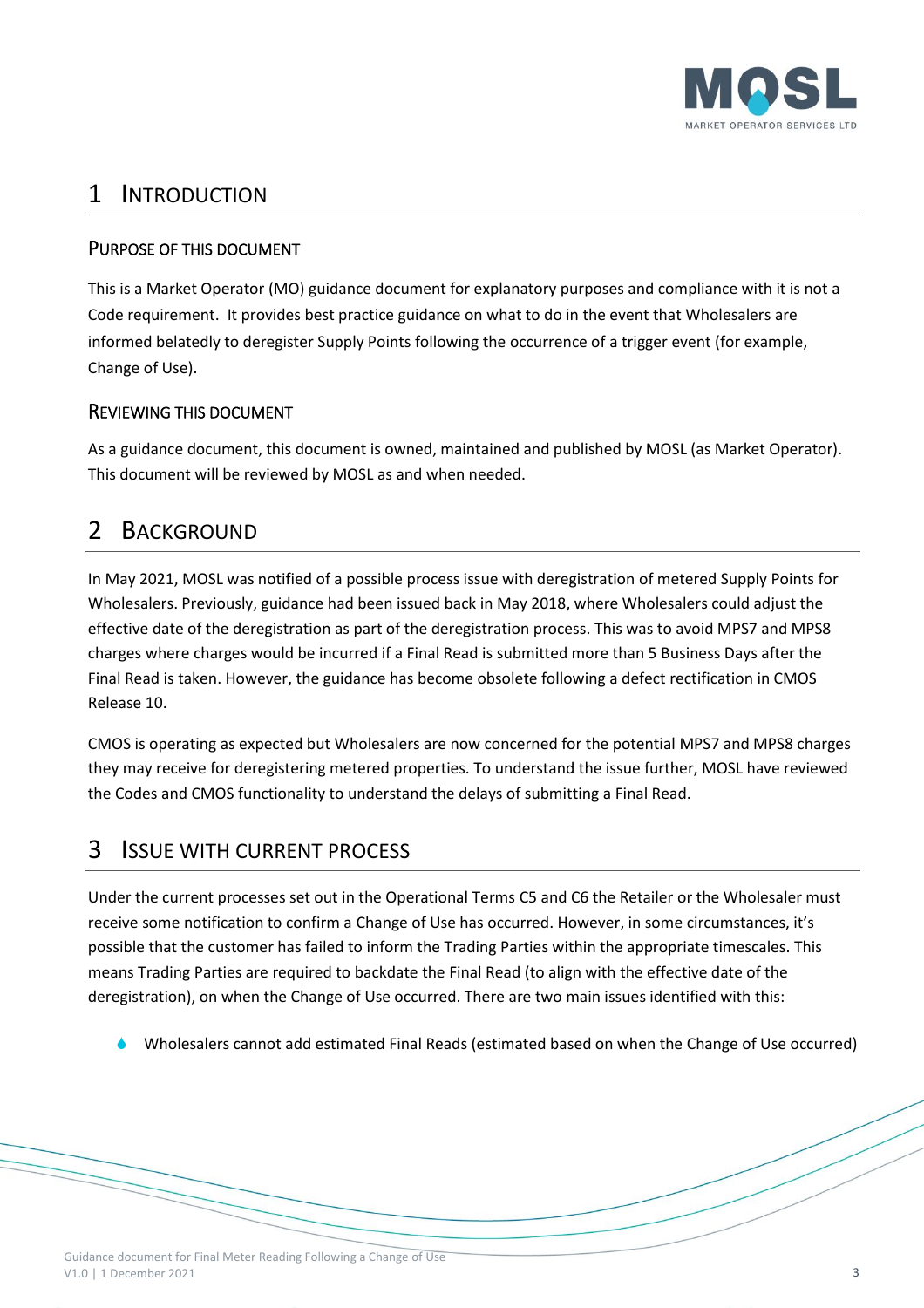

 Wholesalers are charged for a late read due to the customer failing to inform them of the Change of Use, which is far in the past.

This can result in delay in Retailers and Wholesaler rectifying customer data and so additional maintenance is required.

Since Wholesalers cannot add in the estimated Final read and the actual (visual) read for the Change of Use is in the past and not possible to obtain, the below solution has been recommended.

## 4 SOLUTIONS

Under this guidance document, the best practice is for Wholesalers to declare deregistration and submit a Final Read on the date of the final site visit, and turn off the Service Component at the agreed Change of Use date by:

- Submitting TCORR143.W to turn the service component off with effective date aligned with the Change of Use date.
- Submitting T105.W with a visual meter read taken on the day of the site visit
- Submitting TCORR115.W/T115.W to deregister the SPID to align with the date of the above T105.W

Paired or Sewerage only SPIDs may still be active if a Highway Drainage Service Component is attached to the premises. This will vary between SPIDs so please apply the solution below where necessary.

#### Example:

If the Wholesaler completes a site visit on 1st May confirming a Change of Use has occurred but the actual exit date occurred on 1st February, the advised steps are as follows:

- Switch off the service component on 1st February
- Submit a Final Read within 5 Business Days of 1st May
- Submit TCORR115.W/T115.W with the Effective from Dates (EFD) matching the Final Read.

Please note that the submission of a T143.W (Update Service Component) will not be accepted as part of this solution, as there are specific directions on its use set out in CSD 0104 (Maintain SPID data).